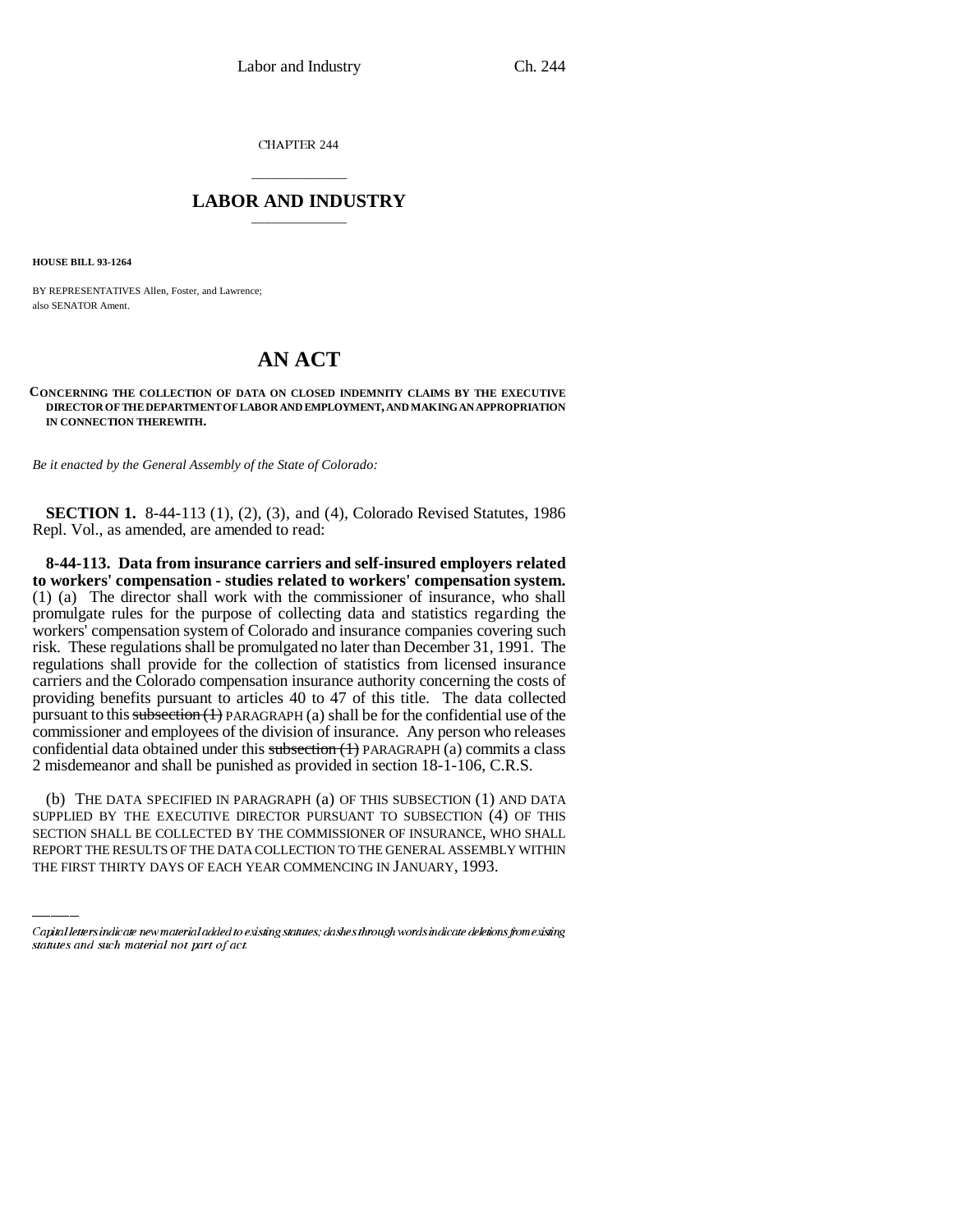(c) THE COMMISSIONER OF INSURANCE SHALL HAVE THE AUTHORITY TO SUSPEND OR REVOKE THE LICENSE OR AUTHORITY OF ANY INSURANCE CARRIER WHO DOES NOT FULLY COMPLY WITH THE COMMISSIONER'S DATA COLLECTION REGULATIONS PROMULGATED PURSUANT TO THIS SECTION.

(2) The data specified in subsection  $(1)$  of this section shall be collected by the commissioner of insurance, and the commissioner of insurance shall report the results of the data collection to the general assembly within the first thirty days of each year commencing in January, 1993.

(3) The commissioner of insurance shall have the authority to suspend or revoke the license or authority of any insurance carrier who does not fully comply with the commissioner's data collection regulations promulgated pursuant to this section.

(4) (a) Self-insured employers shall continue under the authority of the executive director of the department of labor and employment as provided in part 2 of this article. The executive director shall promulgate a data reporting regulation for self-insured employers by August 1, 1991. The executive director shall consider the data reporting regulation of the division of insurance.

(b) THE EXECUTIVE DIRECTOR ANNUALLY SHALL COLLECT DATA FROM SELF-INSURED EMPLOYERS COMPARABLE TO THE DATA COLLECTED FROM INSURERS BY THE COMMISSIONER OF INSURANCE FOR PURPOSES OF UPDATING THE 1993 COLORADO WORKERS' COMPENSATION CLOSED CLAIM STUDY. THE GENERAL ASSEMBLY INTENDS THAT THIS DATA COLLECTION REQUIREMENT BE NO MORE BURDENSOME THAN NECESSARY AND THAT EACH ELEMENT OF THE DATA COLLECTED AND ALL ELEMENTS OF DATA BE NO MORE INCLUSIVE THAN THE CORRESPONDING ELEMENT OF DATA AND ALL ELEMENTS COLLECTED BY THE COMMISSIONER OF INSURANCE. IN ADDITION:

(I) ELEMENTS OF DATA REQUIRED TO BE COLLECTED PURSUANT TO THIS PARAGRAPH (b) THAT HAVE BEEN PREVIOUSLY REPORTED BY SELF-INSURED EMPLOYERS TO THE EXECUTIVE DIRECTOR SHALL BE EXTRACTED FROM THE DEPARTMENT'S DATA BASE AND SHALL NOT BE REQUIRED TO BE REPORTED PURSUANT TO THIS SECTION;

(II) DATA SHALL BE COLLECTED ON CLOSED INDEMNITY CLAIMS ONLY;

(III) DATA SHALL BE COLLECTED ANNUALLY ON NOVEMBER 15 OF EACH YEAR; AND

(IV) CLOSED INDEMNITY CLAIM DATA SHALL BE COLLECTED FROM SELF-INSURED EMPLOYERS BY THE EXECUTIVE DIRECTOR ON A RANDOM-SAMPLE BASIS. THE NUMBER OF CLAIMS SELECTED BY THE EXECUTIVE DIRECTOR FOR DATA COLLECTION SHALL BE NO GREATER THAN THAT ESTABLISHED BY THE COMMISSIONER OF INSURANCE FOR PURPOSES OF THE REPORT PURSUANT TO PARAGRAPH (b) OF SUBSECTION (1) OF THIS SECTION.

(c) Data required under this section SUBSECTION (4) shall be provided by the executive director of the department of labor and employment to the commissioner